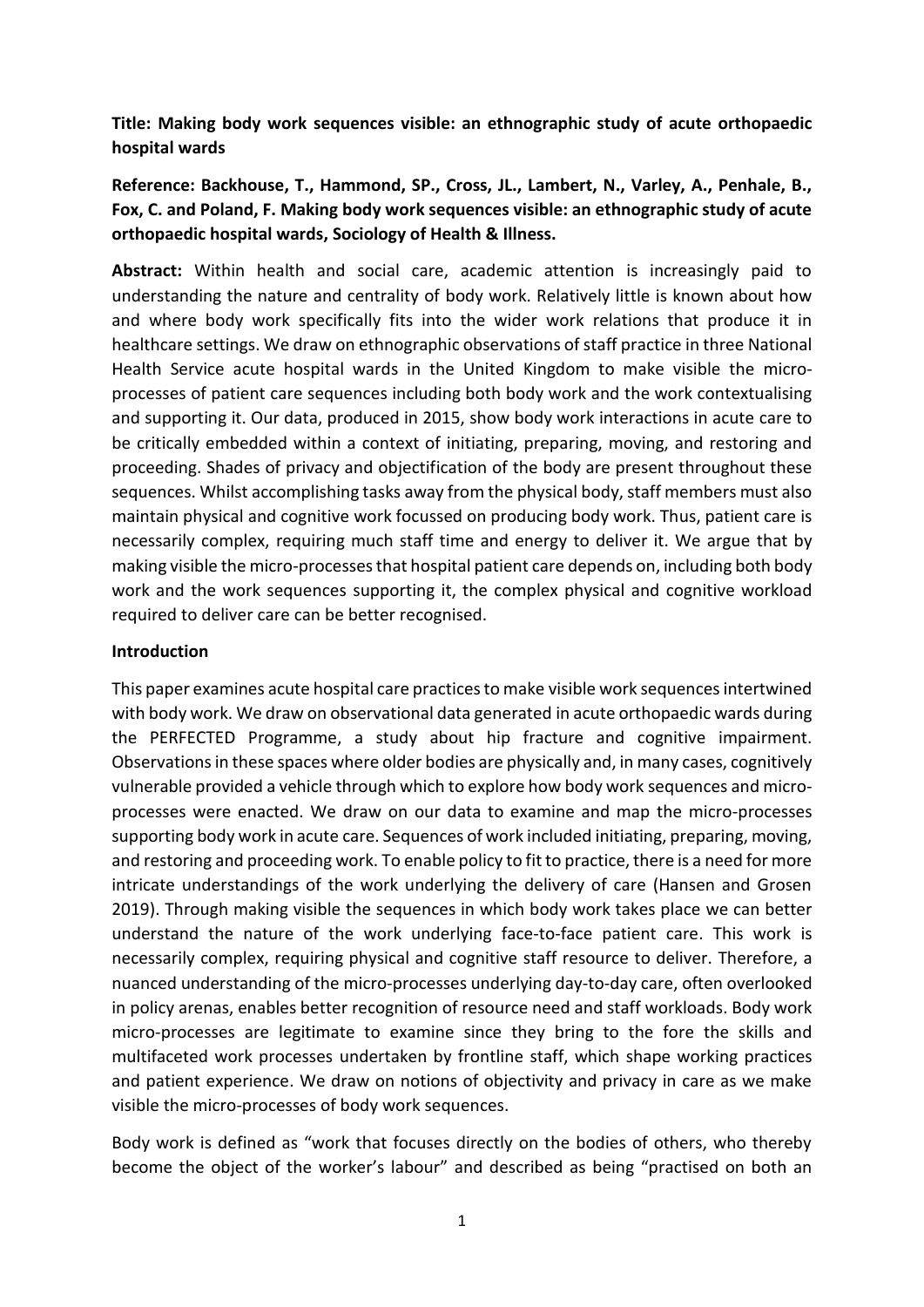object and a subject and … involves both a knowledge of the materiality of the body and an awareness of the personhood that is present in that body" (Twigg et al 2011<sup>a</sup>, pg173-4; Twigg et al 2011<sup>b</sup>, pg2). Theorising body work in this way has been instrumental in directing focus towards how the body is experienced from within working relations (Wolkowitz 2002) and how societal expectations are reflected in the nature of embodied work (Wolkowitz 2006). This focus has enabled power dynamics involved in body work to be identified and examined (Twigg et al 2011b), including marked gender and racial inequalities in the labour force (Cohen and Wolkowitz 2018; Twigg 2004). This brings to the fore the way in which complexities in the materiality of body work are ignored politically, for example with responsibility for suboptimal care conferred onto care workers as opposed to acknowledging policy issues such as a lack of resources (Cohen and Wolkowitz 2018).

Body work is work conducted on a body by another embodied actor (Gale 2011). Such work can be emotive (Gimlin 2007), labour intensive, and difficult to standardise due to the unpredictable and often unexplicated nature of bodies' manifestations, activities and involvement in experiences, interactions and discourses (Cohen 2011). Where a person works on others' bodies, their work may lead to those bodies being treated only as types of objects ("objectification") or recognised as being linked to ("incorporated") personal experiences through which to engage with people as more than bodies (Gross 2012). For example, pharmacists have been found to look at bodies with a "pharmacy gaze", which combines a public health lens with a risk lens (Jamie 2014). Objectification of patients' bodies contrasts with notions of person-centred care where attending to the subject is foregrounded (Brooker 2004). However, people can fluctuate between objectifying the body and seeing the subjective person (Gross 2012). Attending to the body as subject and object requires staff to be attuned to how each person experiences their own body and illness (Slatman and Widdershoven 2015). Within this dynamic, co-operative recipient-practitioner relationships can also enable body work to be experienced as positive and perhaps thereby good care (England and Dyck 2011; Mol 2008). Body work sits within a complex socio-practice context, where staff have to encounter the body as an object whilst also engaging with it cooperatively as a subject.

Hospital wards provide distinct settings for body work. Here nurses and other hospital staff take on important roles in navigating the physical and social complexities of dealing with bodies and their care and treatment (Lawler 1991). This work conforms to notions of public and private bodily actions and care. Often the nature of such work constitutes managing the aspects of bodily care that are deemed unpalatable, needing to be private, hidden and avoided to prevent uncomfortable encounters (Lawton 1998). Staff working closest to unpalatable bodily actions are often those less qualified and with low power (Twigg et al 2011 b) reflecting divisions of labour in body work (England and Dyck 2011).

Acute hospital staff face shifting situations requiring them to co-ordinate different mind-sets, knowledge, goals and skills. Potential conflicts for staff can include maintaining patient safety, keeping up with work, and eliciting patient and family approval (Ebright et al 2003). In acute care, work is complex with nurses juggling both direct and indirect care with non-patient activities (Swiger et al 2016). Nurses often think about patient care processes beyond physical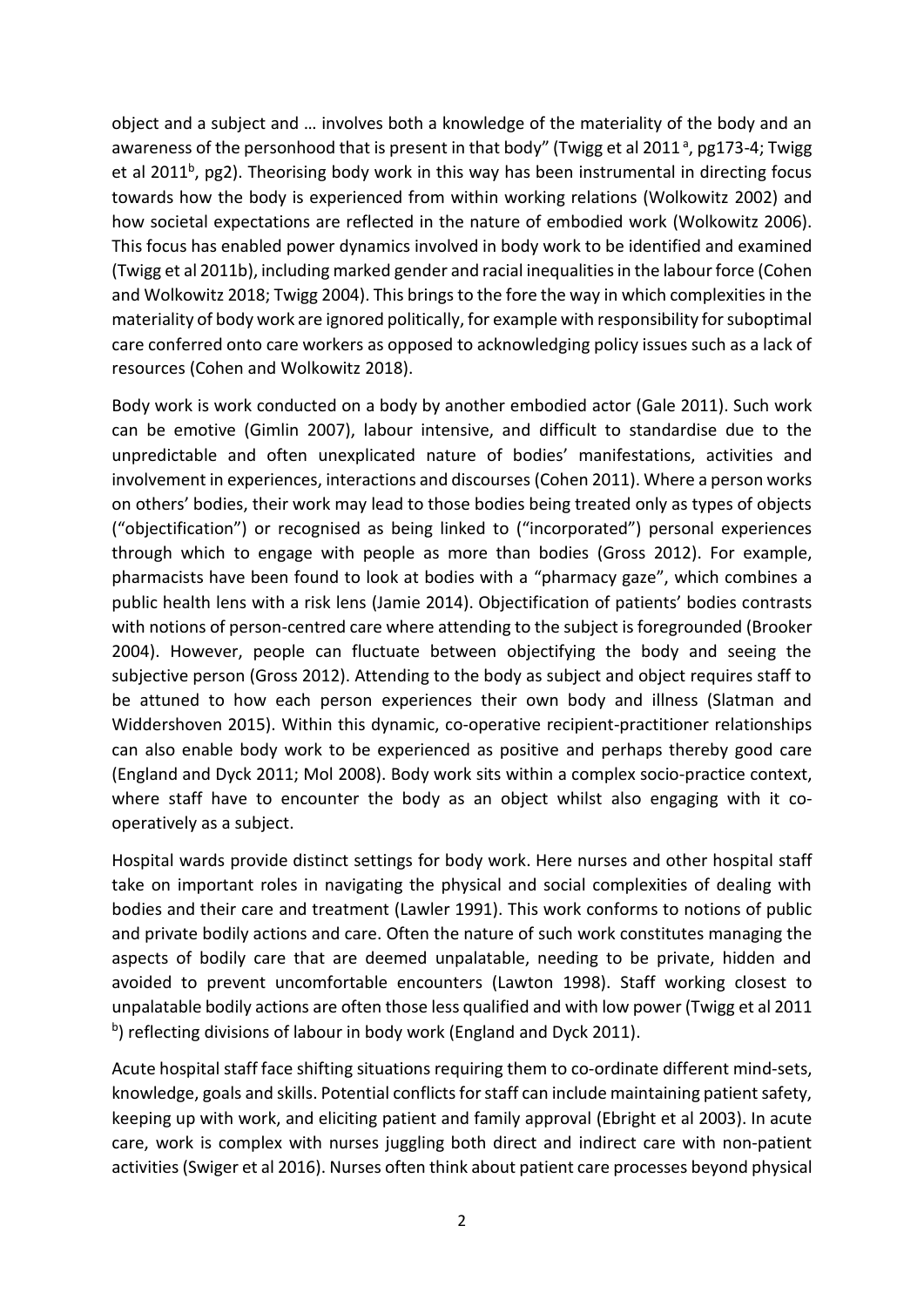involvement with their patient (Potter et al 2005). This sequencing of staff thoughts and actions preceding, during and following body work is important to examine, as a way to bring in to focus key micro-actions that shape working practices. Focus on body work as part of a sequence has enabled previous studies to illuminate co-ordination between team members' actions, positioning of workers' own bodies, the order of activities, and the social organisation of the work sequence (Moreira 2004; Hindmarsh and Pilnick 2007).

Observational research examining body work has been scarce due to the intimacy of interactions and the lower status of staff members usually associated with it (Twigg et al 2011<sup>b</sup>). Institutional ethnography offers an approach for examining the complexities in enacting and delivering body work and associated actions in the acute hospital ward; the setting in which nurses and other healthcare staff operate. This method of inquiry is concerned with making visible everyday 'ordinary' work actions, which are less frequently given explicit attention as work practices (Smith 2003; 2005). It can produce descriptions of what is relevant in practice, 'mapping' actions undertaken, and so critically clarifying the processes and forces in operation (Devault 2006). Institutional ethnography provides a means to uncover how those working within frontline institutions deal with the pressures they are required to manage to deliver institutional requirements, devised and set out by others and so, in presenting and managing social relations (Smith 2005). We used this approach to examine micro-processes as a way to understand how body work sequences are enacted in acute hospital wards, thereby illuminating the complex work necessary to underpin frontline hospital care.

# **Methods**

# The study and its context

The analysis reported here draws on an ethnographic observational study, part of a wider programme of research aiming to improve acute orthopaedic hospital care for older patients with a hip fracture and cognitive impairment; the PERFECTED Programme. The ethnographic study aimed to understand the day-to-day work of staff on acute orthopaedic wards. The analysis set out here examined the everyday work of ward staff as a means to access their experiences when negotiating organisation-led requirements (Campbell 1998) specifically relating to work sequences involving body work.

Observations focussed on staff practices in the shared spaces of the ward excluding behindcurtain care of patients. The study was reviewed and approved by the National Research Ethics Service Committee East Midlands-Leicester (reference: 14/EM/1020).

# Study settings

Ethnographic observations were undertaken in acute orthopaedic wards in three National Health Service (NHS) hospitals. Hospital selection was purposive; located in different regions of England (see Table 1).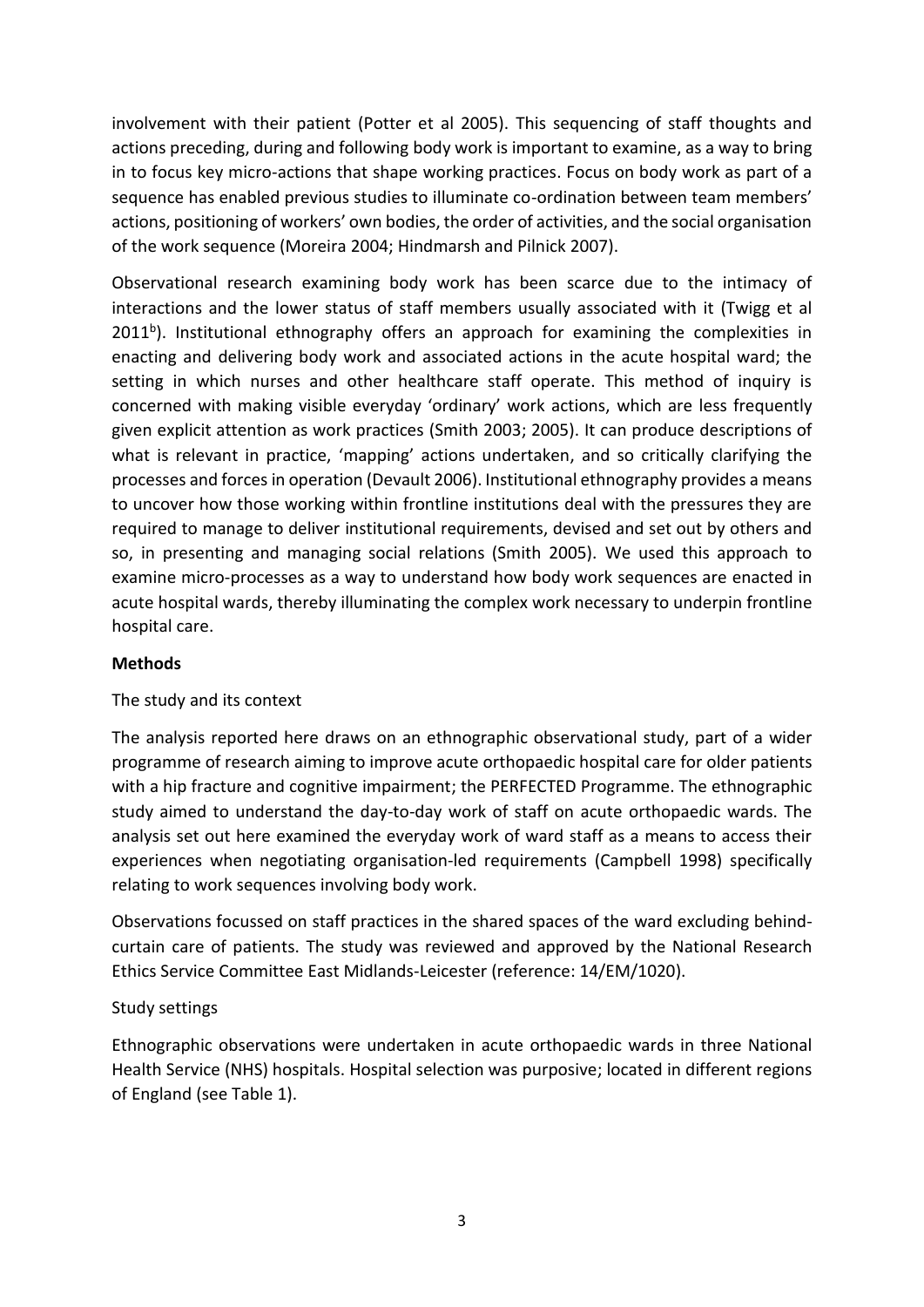| Ward | Number of<br>beds in ward | <b>Region in England</b> | <b>Staff participants</b><br>(Total n=423) |
|------|---------------------------|--------------------------|--------------------------------------------|
|      | 36                        | East Anglia              | 166                                        |
| В    | 28                        | Midlands                 | 121                                        |
|      | 28                        | Yorkshire                | 136                                        |

**Table 1: Characteristics of study wards**

#### Participants and the consenting process

We recruited staff working on the study wards as participants. These included both wardbased NHS staff: nurses, healthcare assistants (HCAs), physiotherapists, occupational therapists, and doctors who provided orthopaedic hospital care and non-ward-based staff: speech and language therapists, ortho-geriatricians, geriatricians, orthopaedic surgeons, porters, anaesthetists and social workers. To recruit staff research nurses provided staff members with study information sheets and once 75 percent of the ward staff had consented the ward became a 'research ward'. We continued to recruit any staff encountered on the wards. Patients and visitors were informed about the study via posters and information leaflets placed prominently on the ward. Our focus on staff actions meant patients and visitors were not consented and no personal information was documented about them in the observation notes. In all, 423 participants consented to participate, eight declined. No observation notes were written regarding staff members who had declined to take part. No participant is named in this article.

# Data collection

Observations (204 hours) took place during 48 sessions (generally of 4 hours duration) between Sept-Dec 2015. Observations took place on all seven days of the week and covered all 24 hours over four weeks at each hospital site. Observers were five health research associates and three lay researchers who had had experience of being carers for people with dementia through an acute hospital stay. Lay co-researchers had an experiential lens from which to view the activities on the ward, enhancing the variety of actions noted in the recorded dataset. Lay co-researchers received training and were always accompanied by a research associate whilst observing, with a debriefing discussion taking place after each observation. The observers took a 'marginal' role (Hammersley and Atkinson 1995) as overt and non-participant observers. *Ad-hoc* ethnographic brief interviews with staff in the hospital wards helped researchers to make sense of their observations. Detailed field notes were written in full view of participants whilst observing. These were typed and anonymised as soon as possible after each observation.

# Analysis

An abductive approach (a creative inferential process involving repeatedly moving back and forth between observations and theoretical concepts) was used to analyse these data (Tavory and Timmermans 2014). The typed notes were read by six members of the research team (NL, AV, TB, SH, JC, FP) who discussed initial physical themes (things and actions clearly evident in the wards such as, paperwork, clothing, telephones and sleep) and theoretical themes (such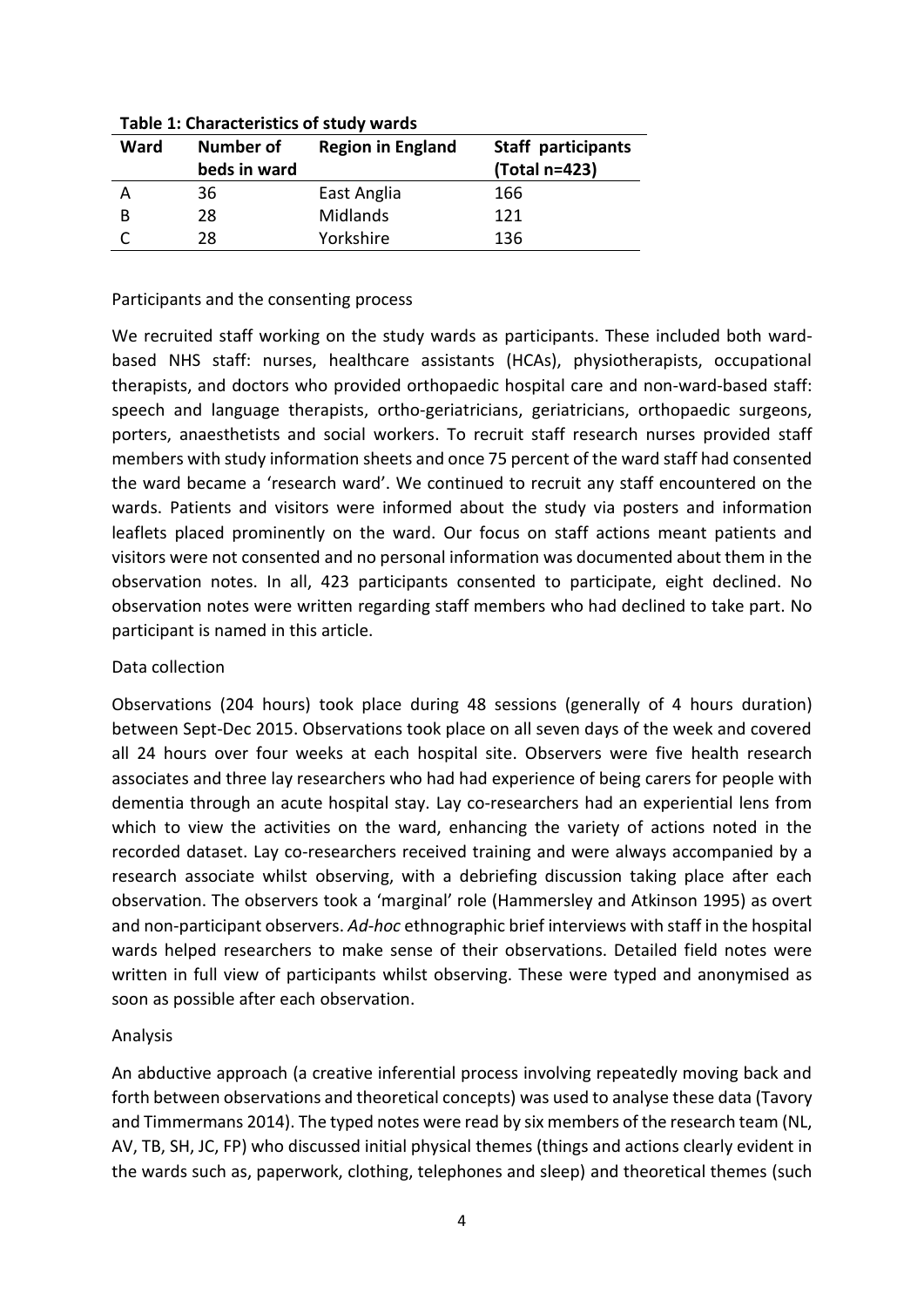as 'disjunctures' (forthcoming)) until consensus was reached. Observation notes were then uploaded to NVivo11 and coded by two researchers (AV and TB) to the agreed 21 physical themes. These data were then interrogated and coded to theoretical themes. Despite not observing behind curtain care, our data included aspects of front of curtain body work and partial information of behind curtain body work such as how it was managed, conversations and timings. Researchers had noticed that many staff interactions with patients on the ward linked with actions preceding and following them. Therefore, for the analysis presented here, ten of the physical themes (alarms, communication, equipment, meals, medications, patient movement, physical environment, sleep, time, and toileting) were re-examined by researcher (TB) in relation to body work and actions preceding and following interactions. Emergent themes were discussed and refined with the wider research team enabling the identification of a general sequence related to body work in acute orthopaedic wards.

### **Findings**

### **Body work sequences in the acute ward**

Data revealed complex interconnected sequences of body work. The body work interface (staff physically or socially in contact with the patient's body as a subject and/or an object) relied on a wider system of essential work undertaken separate to the body, but which underpinned interactions with it. As Figure 1 shows, sequences generally started with an initiation of body work, then staff members preparing for body work, moving to body work, before completing by conducting restoring and proceeding work. Sequences involved staff or patients themselves moving the body and discussing body work and actions to ensure safety throughout. A sequence was manifested to some extent for each distinct instance of body work.



**Figure 1: Model of Body Work Sequences with Patients in the Acute Ward**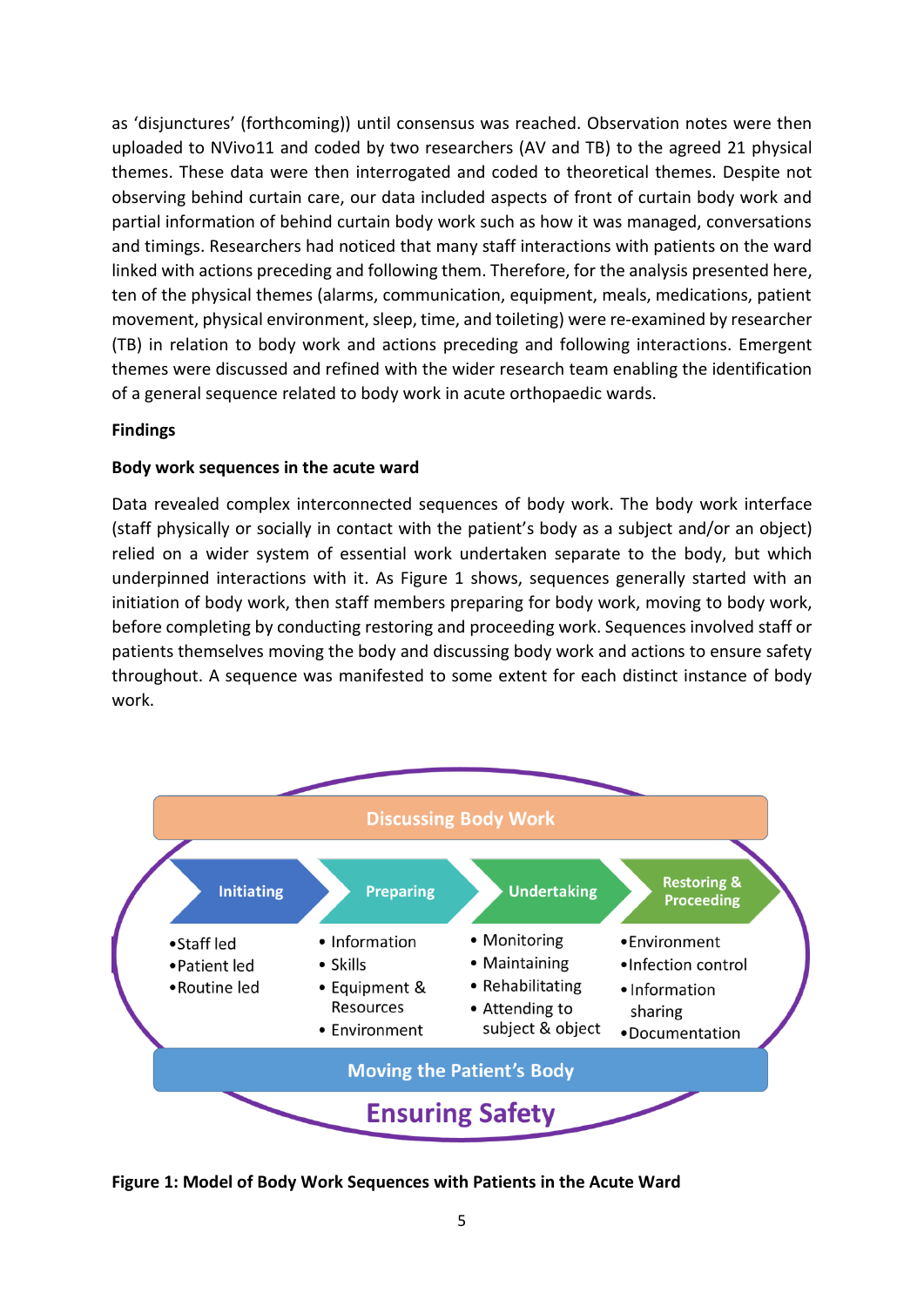## **Initiating body work**

Body work actions were often initiated by staff, less frequently by patients. Staff initiated body work by noticing a patient they perceived as in need of intervention and reacting to it or having the task included within their role or responsibilities.

*HCA 1 and 2 are both going around together with the Kylie [bed protection sheet] trolley and laundry skip bin. They were toileting patients. HCA2 says "If I had a penny for every time I do all 40 patients, I'd be rich". HCA1 says "Start with patient1B and go round" … They both go behind patient1B's curtains.* (Researcher 3, Ward A, Evening)

Here the HCAs were required to be responsible for toileting all patients, so were navigating this requirement by moving from one patient to the next and initiating a body work interaction. This excerpt reflects the objectification of patients' bodies, where staff members viewed bodies as objects of focus for a specific task to be moved on from when completed. Even though curtains were in use, privacy was diminished due to the prominence of specific equipment and staff-staff conversation enabling observers to be aware of the type of body work action being undertaken.

Patients initiated body work in three ways: by using the alarm system, calling out or asking for help, or through situational factors, such as pointing out a risk or other obvious need for intervention. This example illustrates a typical situational factor:

*Nurse calls to HCA for assistance in moving Green(4)* [patient in green bay, bed 4] *who is falling out of bed* (Researcher 1, Ward A, Night)

Often when patients initiated body work, it was in connection with their physical bodily needs such as toileting or to be made comfortable. Patients initiating such activities provided key examples of the work required of patients to let staff know of their needs. This also illustrates the way(s) in which patients could have some power in shaping the order and content of work for staff on the ward.

The routine of the acute ward initiated many body work actions. The routine was driven by set time-linked actions in the 24-hour day. For example, this included mealtimes, medication rounds, staff shift patterns, and ward rounds conducted by doctors and consultants. These time-linked actions led to tasks such as washing, dressing and toileting also being routinised, to fit in with the other set actions. Due to the high needs of patients on the acute wards, staff would regularly undertake "patient observations" of bodily functioning (including monitoring patients' temperature, breathing, blood pressure), along with regular turning of patients to prevent pressure ulcers.

*I am told that usually obs* [patient observations] *are taken at 6am; 10am; 2pm; 6pm and 10pm unless the patient is on different obs. For example, patients quite a few days post-op may be on twelve hourly obs* (Researcher 2, Ward B, Morning)

Usual care meant staff had to concurrently navigate different patient routines for each individual, as well as wider, more generic, ward routines. Routine-led actions often demonstrated a marked prioritisation of the objective biomedical body over the subjective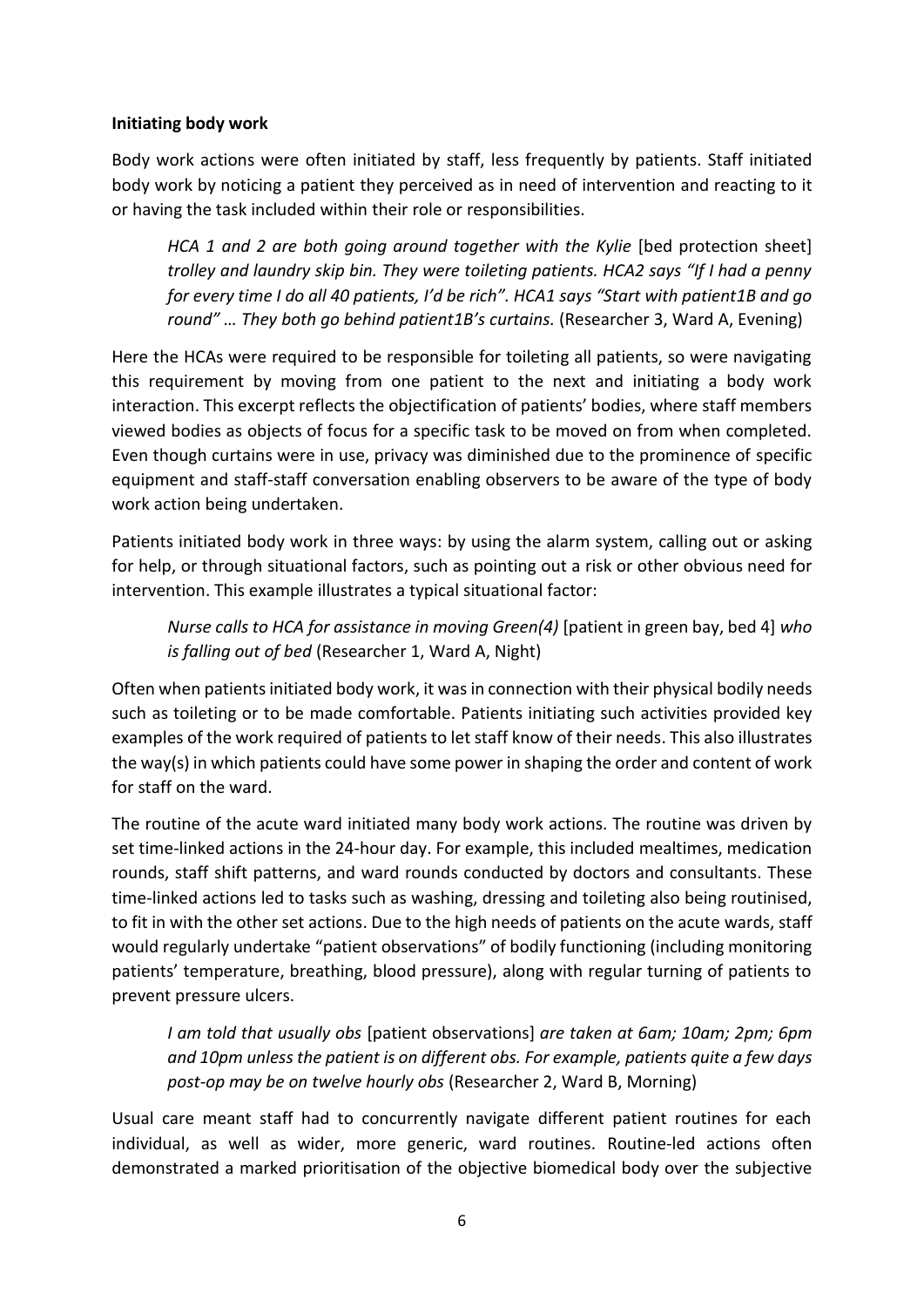body. Staff worked to deliver the care or actions deemed necessary at the time, whereas patients had limited control over the type or timing of bodily care they would receive. For body work to occur, some form of initiation of the action needed to happen.

# **Preparing for body work**

Preparation work took place before body work occurred, either before or after initiating it. Staff often needed to access relevant information before they could act. This included information about the body as an object (such as, blood test results, urine output level, current mobility level), but also as subject (such as, likes, dislikes, possibility of resistance-tocare). Oral and documentary information were key drivers of staff actions. This excerpt describes a significant document informing frontline staff:

*Nursing Handover notes: This is the key piece of paper that nurses, HCAs, O.Ts and Physios carry around folded up and in their pockets and I see it being regularly taken out and referred to … It contains information on medical conditions, care needed, … discharge situation* (Researcher 2, Ward A, Afternoon)

Handover notes were used throughout shifts to orientate staff to each patient's circumstances before a body work interaction; they supplemented the face-to-face handovers in which discussions of patients also passed on key information between staff. These mechanisms of arming staff with necessary information about patients worked to enable staff to approach body work interactions in an appropriate way, addressing the body as an object and/or subject as deemed necessary.

Staff members with the right skills were needed to be available to complete body work actions:

*Bed6 asks the pharmacist for help. The pharmacist explains that he cannot help and will go and get a nurse ... The pharmacist tells a HCA that the patient needs help … "I'm a pharmacist but he is asking for someone"* (Researcher 2, Ward A, Evening)

Here, the pharmacist passes the patient's expressed need on to the HCA showing that even though staff may be available, clear divisions of labour were present and linked to different bodily responsibilities. For example, nurses and HCA's, and not pharmacists, were linked to toileting actions.

Considerable work was required to ensure everything necessary for the body work was in place prior to starting interactions. Although required equipment was usually available nearby on the ward, each item needed for the specific body work instance was collected by staff and repositioned close to the patient whilst preparing.

*The Senior Nurse and HCA2 are getting ready to go into the patient in the side room … They wheel the Trolley* [full of supplies such as sheets, incontinence pads, Kylies] *to the side room to make things easier for them. The Senior Nurse says, "I think I'll get a big bowl of water"* (Researcher 3, Ward A, Evening)

Here a senior nurse was preparing to engage in washing a patient with an HCA, work that was often undertaken by more junior staff members. This was an unscheduled wash due to an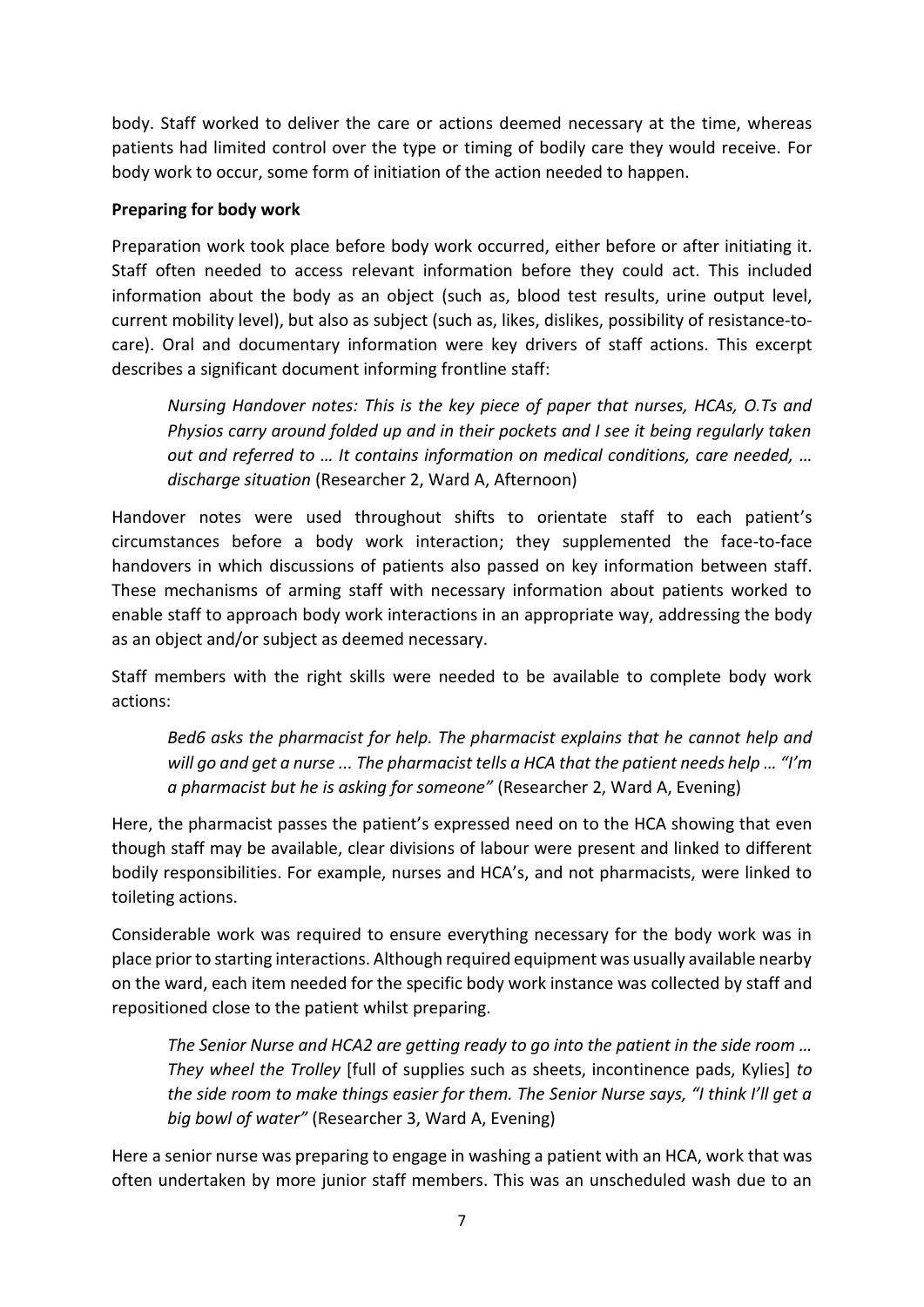episode of diarrhoea so may explain their involvement. During preparation for the body work interaction the nurse's focus was on the body as a physical object and the equipment needed to wash it and leave it clean. This objectification of the body when away from the body and preparing for body work was common to many staff roles. Use of side rooms, as in this example, offered more privacy for patients whilst also providing opportunities for staff to control microbial infections and/or offer a space for patients who were perceived as disrupting the harmony in a bay.

Staff also either prepared the environment ready for the body work task or moved the person bodily to the setting where body work would take place. Often in the bays in the acute wards, preparing the environment was in the form of moving tables out of the way and/or drawing the curtains around the patient's bed. Curtains created some privacy for body work however this was only privacy in visual terms, since observers and those in adjoining bays could still hear body work being undertaken.

*From another bay I can hear a loud conversation between a patient and a staff member from behind a curtain … "Let me look at your bum, it looks alright, those are nice slippers."* (Researcher 2, Ward A, Evening)

Of note, during this body work interaction the staff member was both objectifying and deobjectifying the body by engaging the subjective body in conversation first about their 'bum' and then their 'slippers'. In addition to sounds escaping, curtains did not always fully conceal the patient.

# *Bed4 is behind a curtain but I can see the patient's leg hanging off the bed.* (Researcher 2, Ward C, Night)

The privacy created by curtains only imposed restrictions on staff in particular roles from entering. For example, HCAs and nurses would move in and out of the curtains either to assist with body work or to communicate with the staff members within the 'private' area. Occasionally staff in other roles would violate the privacy of the curtain, as this excerpt shows:

*A Porter arrives on the bay, he pokes his head in curtains of patient2 "ultrasound" the staff member in the curtains says "okay". The Porter locates the patient's notes and speaks on a walkie-talkie "yeah, just a few minutes delay while they get the patient into bed"* (Researcher 3, Ward A)

Here the porter (staff member with the right skills for the job) was ready for the next body work task, moving the patient to a new setting, but was having to wait for the patient to be ready. Moving bodies to a setting where body work could take place was both a form of preparation for the main care interaction and of body work. Breaching the closed curtains and relaying the delay to a colleague indicates the organisational drive for efficient working. It also demonstrates the fragility of privacy in the ward space, where people with more power than the patient can override the measures in place should they wish. One ward had a sign on curtains to maximise and further enforce the privacy of the curtained-off area.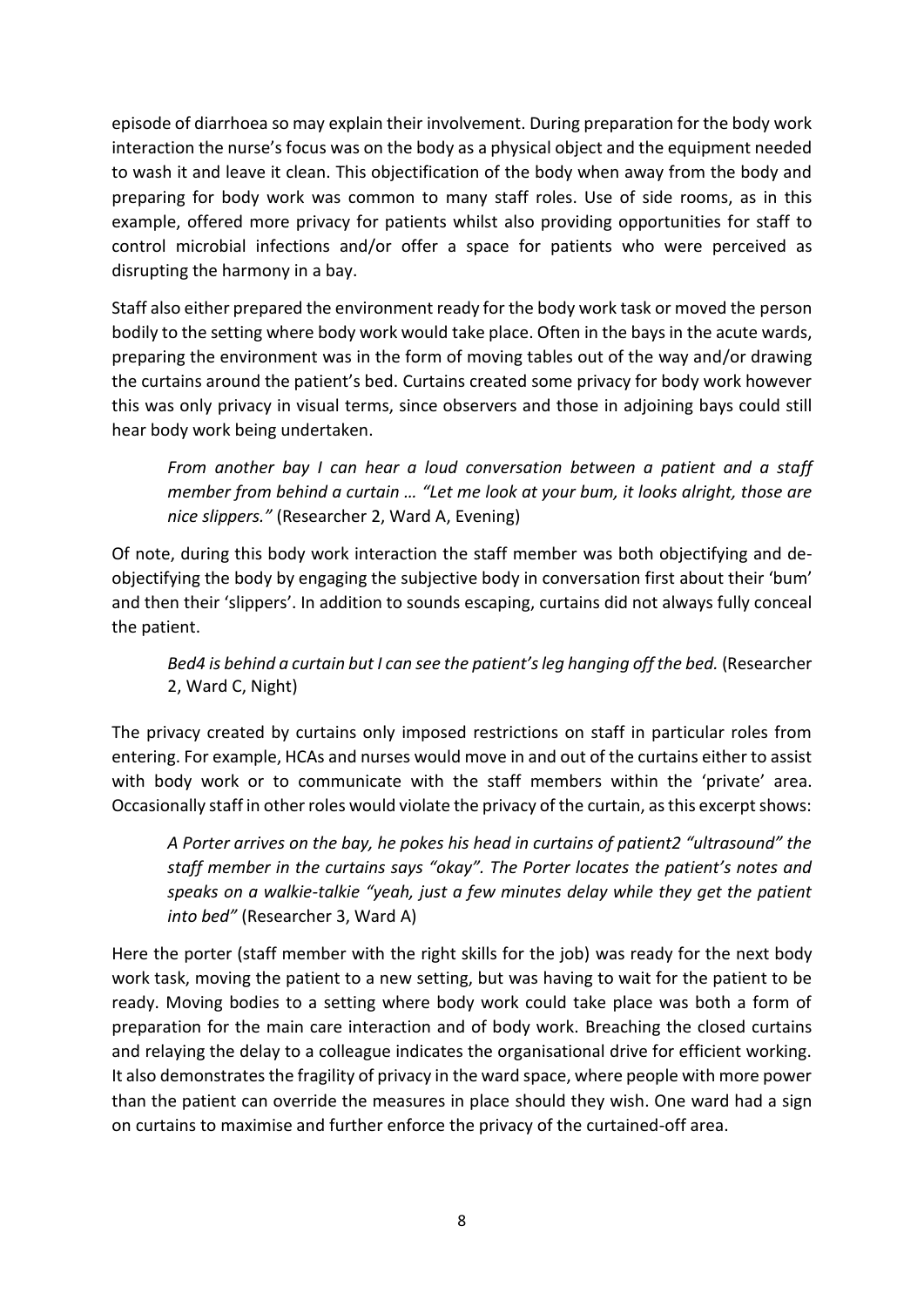*…curtains are closed with a big red sign – "care in progress please do not enter".* (Researcher 1, Ward C)

While this sign may have increased privacy by reducing interruptions behind the curtain, conversely it also publicly and explicitly drew attention to the private body work going on behind the curtain. Usually the boundary of the curtain was respected by those in staff roles not needing to go behind them and also visitors to the ward. Therefore, curtains generally played a key role in allowing staff members to create a (semi)private environment for body work in communal bays. This was not an issue observed with side rooms. Preparing for body work was always apparent in some capacity before body work happened.

### **Undertaking body work**

Body work interactions required ward staff to attend to both the subjective and objective body. However, often the body as a physical object was the main focus driving much of the enacted work. Such body work involved monitoring, maintaining or rehabilitating the body.

Monitoring the body as an object was given prime importance for and by staff in medical observations. Monitoring work included a variety of tests of physical function assessments, such as measuring bodily inputs, outputs and temperature, and checking skin integrity, blood pressure and blood sugar levels.

*HCA2 is checking blood sugars with the machine, she is currently at patient 6B … HCA2 says "I'll be ever so quick [name]" "Can I pinch one of these fingers?"* (Researcher 3, Ward A, Evening)

While focussed on gathering information from the physical body to enable monitoring, staff often also attended to the subjective body to make the encounter palatable to the patient. However, interaction with the person was not optional for some encounters, such as pricking fingers to obtain blood samples.

Body work to maintain the body was enacted in providing food or medicine, toileting activities, or keeping the body clean and hygienic. These specific actions were directed at physically preserving and sustaining the body in a healthy and comfortable state.

*From behind the curtain I hear a patient scream … There are two HCAs in there changing her* [incontinence] *pad and getting her ready for the night. ..They give the patient reassurance "You're doing ever so well." and orientation "it's 10 o'clock now."*  (Researcher 2, Ward A, Evening)

Of note, activities such as checking catheter outputs and taking blood sugar samples and indeed most medication administration took place in front of curtains, whereas injections, toileting, and washing took place behind curtains. The last of these excerpts shows that attending to the body as an object during body work tasks facilitated the subject to be attended to, or engaged, as well. This dual focus from staff was very often the case. Key examples of involvement were seen when staff offered a choice involving their interpersonal engagement to the patient via verbal or non-verbal communication, or through touch.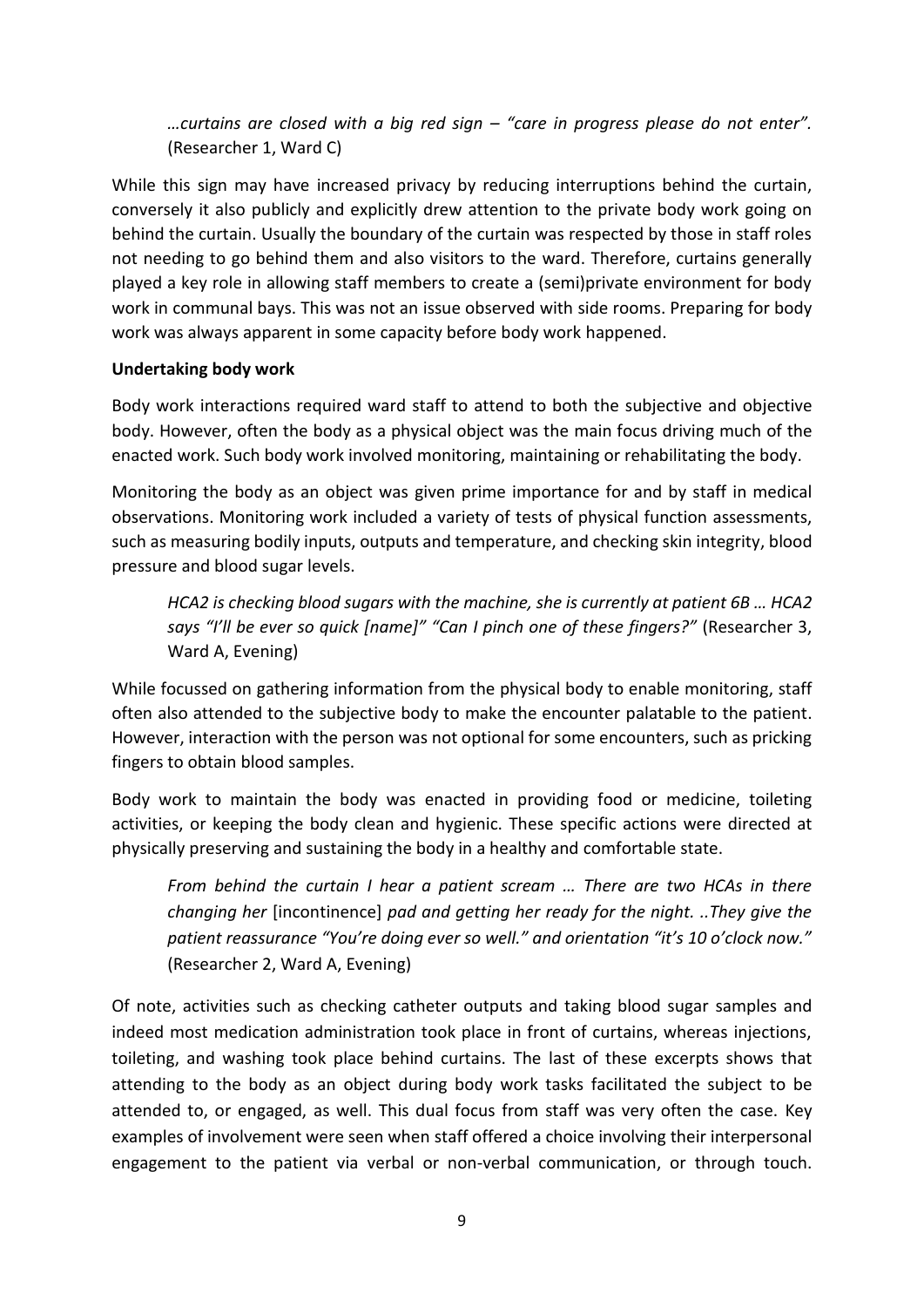Physical body work tasks provided prime opportunities for staff members to attend to the subject, since they were in close proximity to them. However, the role of the subjective body in the body work encounter was variable over time, place, occasions and activities. For example, sometimes staff carried out care-tasks when the subject was asleep:

*Patients are then repositioned at 12 and 4 and their incontinence pads checked. The HCA explains that repositioning is done by a pillow being placed under the one side of a patient's bottom and then being moved to the other side when repositioned. They try to do this as much as possible without waking the patient.* (Researcher 2, Ward A, Evening)

Here, staff routinely undertook maintenance work throughout the night to prevent a breakdown in skin integrity and potential pressure ulcers. This, sometimes covert, work was focussed primarily on maintaining the physical body, indicating the priority of safety and accountability factors on the ward over those of potential patient choice. The possibility of disturbing sleep was deemed a risk worth taking for these types of body work, in this case preventative treatment. However, covert care, without waking patients, could be viewed as benefitting the objective and subjective body in terms of sleep quality. Patients had little or no power over what would be done to their body while they were sleeping, reflecting a low status in the ward dynamic. Patients' agency in body work encounters was sometimes manifest:

Handover excerpt: *Patient is refusing to do anything with the physios, even stand. "There is no reasoning with her." The patient has* [mental] *capacity … If there is no improvement by Monday they will "checklist" her (do a continuing care assessment).* (Researcher 2, Ward A, Morning)

Here a patient was exerting their power, since the patient's views were counter to the staff view staff appear to discount this agency to refuse assistance and re-interpret it as noncompliance. Staff raise the issue of mental capacity in relation to the patient, indicating one of the legal frameworks within which they have to work. For example, if a patient has mental capacity to consent to treatment or not, staff legally have to respect their right to make an unwise decision (Mental Capacity Act 2005) although they may not agree with it. This 'noncompliance' could be viewed as patient resistance to the power status of staff. It shows body work as being inhibited or facilitated by patient compliance and in some cases legal frameworks. In other instances, staff members requested patients' input by offering them choices:

*I hear HCA2 in the Y Bay with a patient "we're going to put you on your side to take the pressure off your bottom. Which side would you like?"* (Researcher 3, Ward A, Evening)

At times, body work provided opportunities for staff to allow patients some agency over the interaction. This recognition of the subjective body was one way in which staff could enable personhood. However, the choice here was over which side rather than whether the care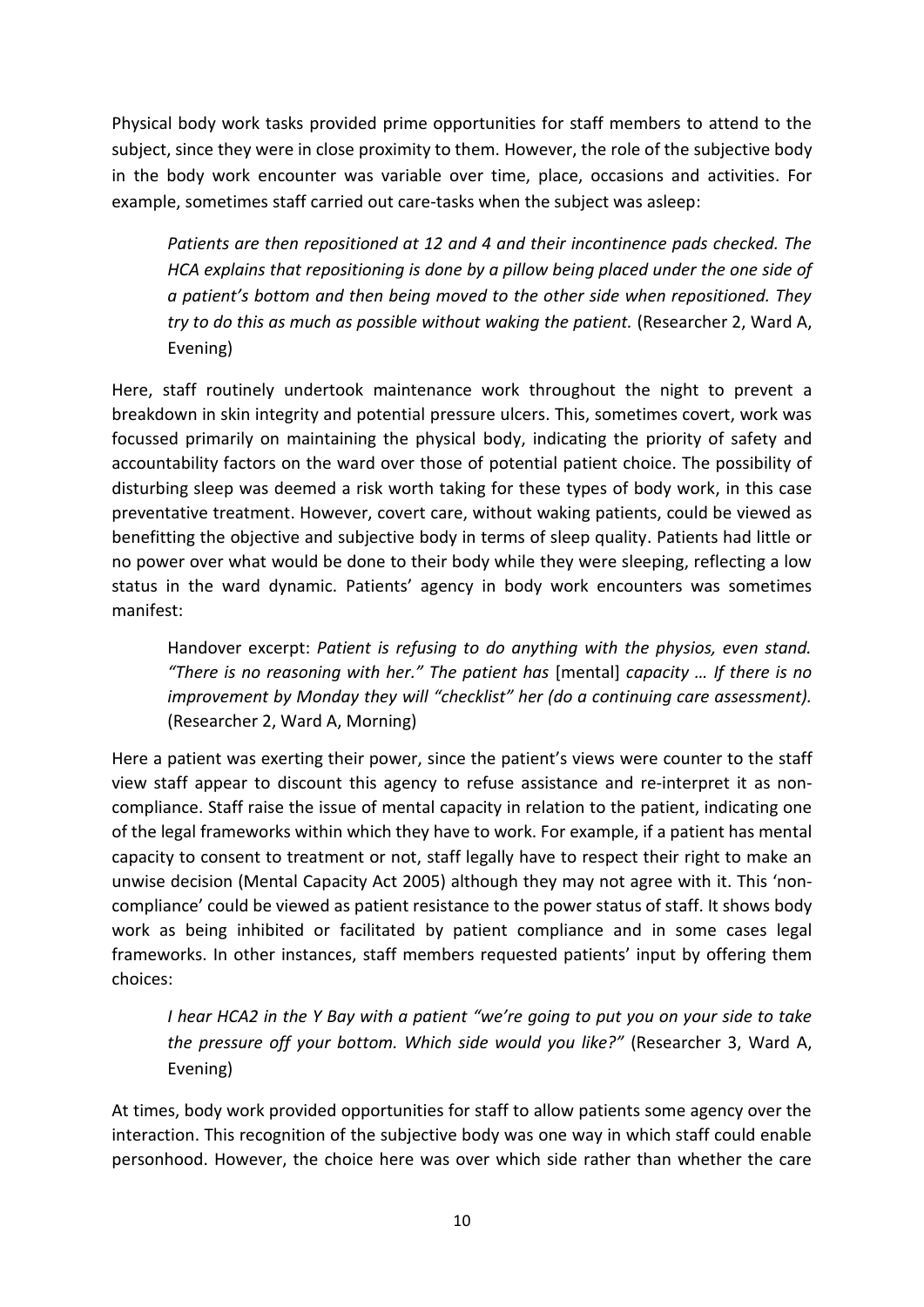took place or not, which seemingly was not a real choice. Sometimes, organisational circumstances worked against such choices being offered to patients:

*The patient has not been got out of bed because they have been short staffed, but they* [the patient] *have been turned a lot* (Researcher 3, Ward A, Evening)

Organisational constraints had led to the body work being of a different nature than would usually have been the case. The subjective patient body had little control over this situation. Movement of the body as an object had occurred, which was the priority for staff given the circumstances.

Rehabilitating work was pervasive. Physiotherapists often led this work, but other staff members such as nurses and HCAs also facilitated it.

*She* [staff nurse] *gives the patient her walking frame and instructs the patient to push down on the bed in order to stand up she advises her "this will tip if you push down on this"* (Researcher 2, Ward B, Morning)

Patients often undertook body work in collaboration with staff, particularly within rehabilitation activities. Here staff placed the onus on the patient to put effort into their own rehabilitation, requiring the physical and subjective body itself to carry out the work. This was a way of transferring some power to the patient and/or for staff to exert their power over the patient's own actions through some element of supervision.

Similarly, one frequent feature of body work that could also be seen as a transference of power over their own body work was staff setting the patient up with the task and leaving them to undertake it alone, for a period before staff would return.

*An alarm goes off-RBay. The Student Nurse goes in with an apron and some gloves on. She comes out to get a "bottle" takes a bed pan in, draws the curtains and asks patient2R to "ring when you're done" The Student Nurse then washes her hands.* (Researcher 3, Ward A, Night)

Here the patient's bodily need was ascertainable by all present, even with the use of curtains. Instances of patients independently conducting their own body work following initial staff support were common. Body work interactions therefore varied in the amount of interaction with the subject and object depending on the task, the patient's ability, staff resource, time of day and many other diverse factors. Staff's monitoring, maintaining and rehabilitating work required them to meet organisational requirements and public expectations of attending to the objective and the subjective body, often simultaneously. A monitored, maintained and rehabilitated body was the ultimate goal of hospital care, with patient experience an indication of the quality of these actions.

# **Restoring and proceeding: returning to an inactive body work state and completing followon actions**

After undertaking body work, staff worked to restore the previous state of a body, which may have been less active and to proceed with any follow-on actions. Restoring work was seen to focus on putting the environment back together, returning the body to its pre-body work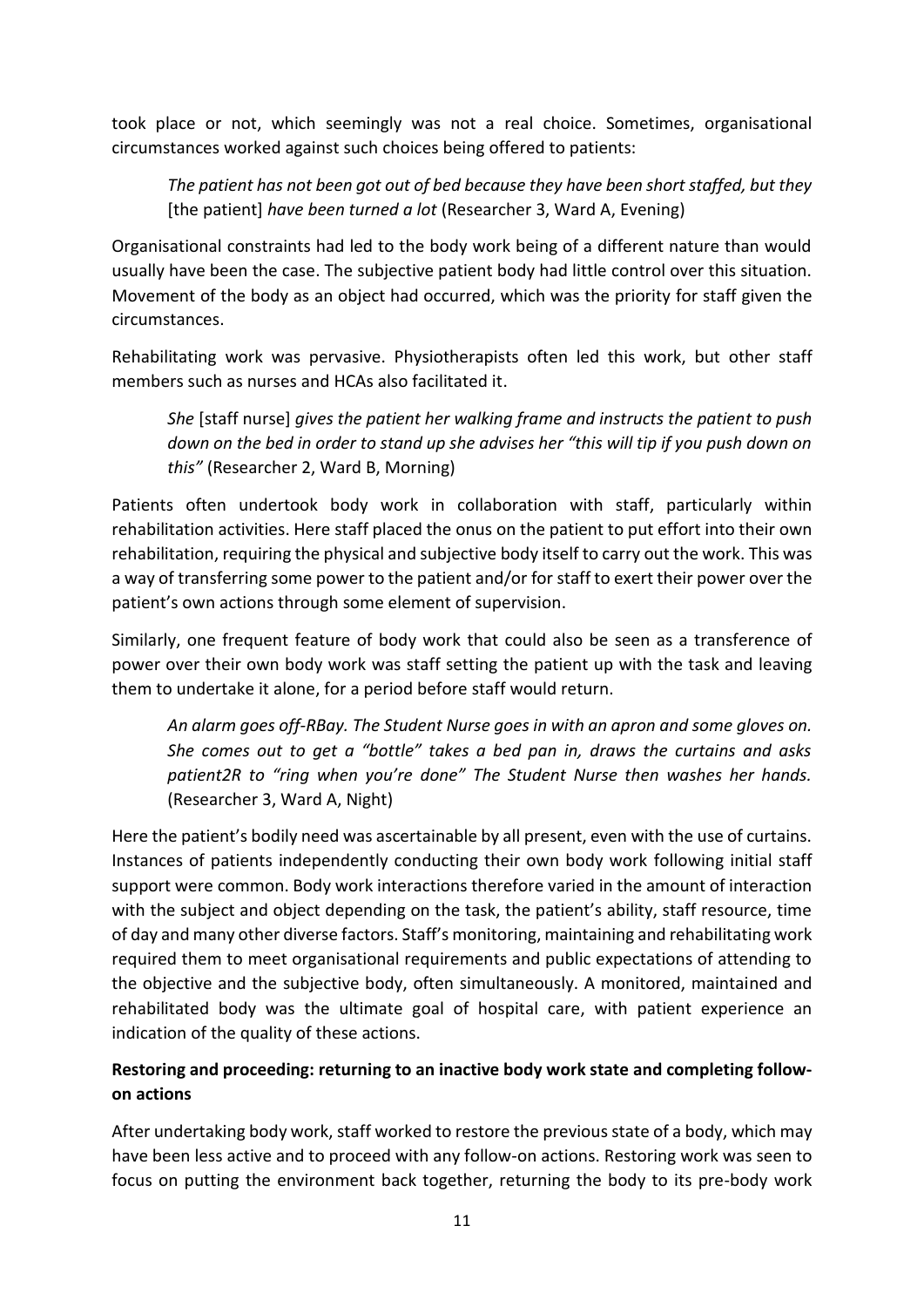setting, putting away equipment, and/or infection control tasks. A new post-body work inactive state was created, where the patient could now be left alone for a period of time before initiating the next instance of body work. This process effectively removed the evidence that body work had occurred.

*The curtain is pulled back from bed4 and nurse1 takes a full bed pan away* (Researcher 2, Ward B, Afternoon)

After (semi)private body work interactions were complete the body was considered acceptable for viewing again in the public area of the ward, so curtains were pulled back. It was acceptable to transport containers of bodily fluid through the public area, paradoxically signifying the body work task undertaken whilst also removing the evidence of it. Other restoring tasks included tidying actions:

*HCA2 comes out of the Y Bay, she has turned the light off. She writes in some notes and puts the diabetic thing back in its box* (Researcher 3, Ward A, Night)

Returning the night environment to be darkened and equipment to its usual place were key restoring tasks.

Staff always returned the patient to a place of safety, for example their bed or chair. This body work was part of the interaction itself, but also the restoring work to position the body in a place they could be safely left post-body work.

*HCA1 and Nurse1 assist patient2R to walk around the bed with a frame and get into the chair beside it. I hear "you're going into here" "hold onto this then" "take a few more steps" "few more steps 'name'" "in this seat"* (Researcher 3, Ward B)

This excerpt also demonstrates the expected contribution, via taking instructions, movement and/or rehabilitation work required, of the worked-on body itself within body work interactions.

Infection control was an integral part of restoring work, where staff often worked with objects and materials emerging from or linked to body work. Staff removed personal protective equipment, ensured the safe disposal of bodily fluids and/or contaminated equipment and washed their hands:

*HCA2 comes out with a full bed pan and goes to the sluice … HCA2 washes her hands in the Bay and talks to Nurse2* (Researcher 3, Ward A, Night)

Staff were often observed restoring themselves to a clean state representing that of pre-body work. Restoration work was conducted publicly, showing all present that body work had taken place through the evidence being tidied away.

Once staff had completed restoring work they engaged in proceeding work. Proceeding work focussed on follow-on actions stemming from the body work task such as documenting what had been done, information-sharing with colleagues or sending samples off for testing. Staff particularly focussed on information sharing, which occurred in the form of writing notes, formal handovers, and informally updating key staff members.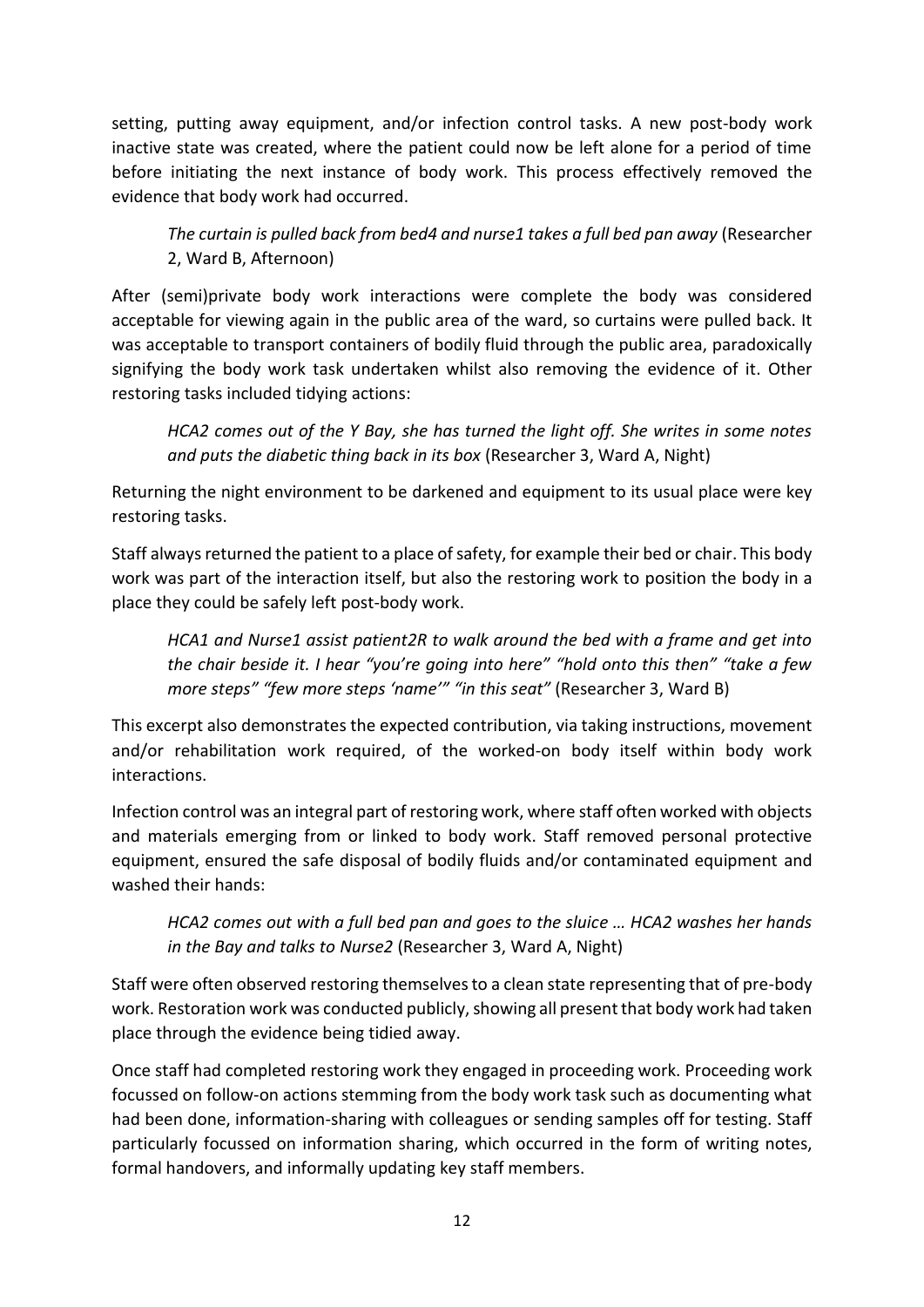*I see a nurse entering data on the computer … she's updating the notes for all the blue and yellow patients in readiness for the 7pm hand-over of staff* (Researcher 1, Ward A, Afternoon)

Information was collated and prepared both to demonstrate body work actions that have taken place and to enable the staff following this shift, and beyond, to be able to equip themselves with necessary knowledge to conduct future body work appropriately (preparation work). Documentation was a key activity, since the organisation required evidence of actions undertaken.

*Senior nurse … sits at the nurses' station, puts the swabs in envelopes, and writes in notes.* (Researcher 3, Ward C, Night)

Senior nurses mostly undertook indirect body work actions such as sending away samples in contrast to HCAs, whose labour was focussed largely on direct body work. Tasks such as sending samples off worked to move care forward, so that staff could find out information to further inform their care/treatment decisions in the following hours/days.

The working relations requiring staff to create the tidy post-body work body with all evidence of body work removed indicated that work on the body itself was viewed as something to be hidden once completed. However, conversely, proceeding work involved staff conducting follow-up actions demonstrating that body work had been undertaken, usually to enable knowledge to be gained or passed on to inform future body work. Therefore, physical traces of work conducted on the body were hidden with the body itself being 'cleaned' and made to fade into the background, whilst at the same time other types of work, such as record keeping and test results, ensured that a trace of the body work remained. Organisational requirements and legal frameworks that audit staff actions via documentary evidence may drive the heavy focus on documenting work, at least in part. However, the status of different types of work is apparent.

# **Discussion**

We observed the everyday work of acute hospital orthopaedic ward staff as a way to access staff practices when negotiating organisation-led requirements in and around the encounter of body work. Our analysis has enabled the mapping of essential sequences surrounding and underpinning direct patient care in settings where broken bones, lack of mobility, and the need for physiotherapy makes them particularly body focussed. Undertaking body work requires initiating, preparing, and restoring/proceeding work, conditioned both by the nature of the bodily engagements needed and also organisational requirements. This process involves staff moving and discussing the body, and ensuring safety in their practices throughout. By attending to the micro-processes on which such hospital care depends, we have shown that body work was linked to multiple tasks not directly connected to the body itself but to the conditions of that work, both physical and organisational. Essential tasks supporting body work (such as assembling equipment, information and suitably skilled staff) are largely accomplished separately in time and place from the physical body. However, while carrying out such body-separated yet body-related working tasks, staff members' physical and cognitive focus nonetheless remains on producing body work (Potter et al 2005).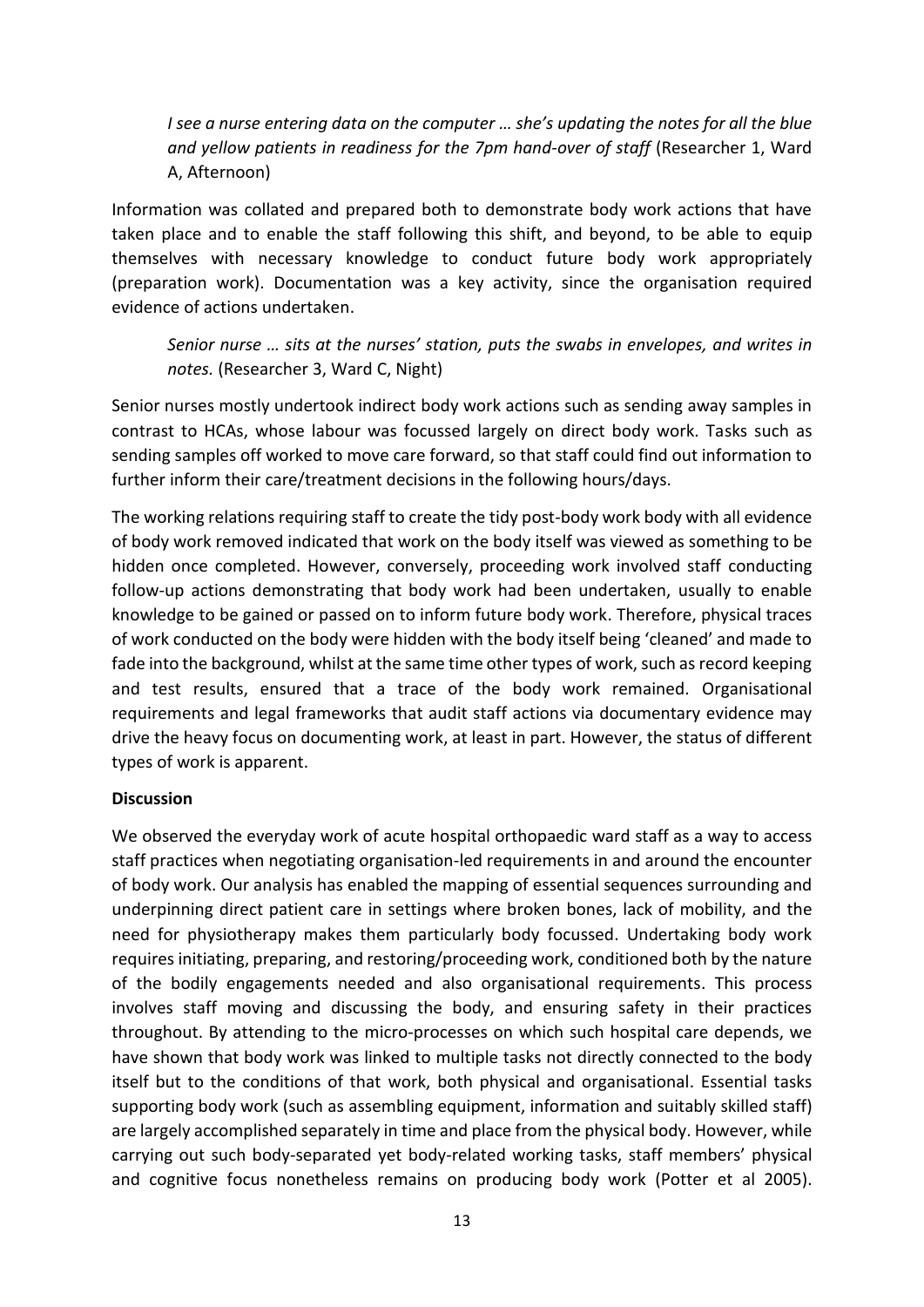Identifying and understanding the sequences of essential work that underpin and support body work is important if we are to elicit a recognition from policy makers of the workload, including staff time and energy, required to deliver patient care.

In our data, objectification not only occurred during body work, but also prior to it and beyond it when staff were away from actual bodies. Ward staff worked within the constraints of organisational routines and procedures, which influence how body work was structured on the ward (Aveling et al 2016; Kerr 2013). Lack of resources, limited time, high workload and prioritising efficiency can lead staff to focus on tasks rather than relating with individuals (Cohen and Wolkowitz 2018; Armstrong et al 2009; Foner 1995). Relational experiences of staff and those they care for become lost in the drive for productivity and profit (Diamond 1992). In the acute ward context, the whole sequence of initiation, preparation, monitoring, maintaining, rehabilitating, restoring and proceeding work produced bodies as predominantly biomedical objects. Essential tasks, which underpin this biomedically-objectifying work perpetuate this view through staff continually monitoring, discussing and documenting bodily actions and indicators.

Although the aforementioned organisational factors were drivers of some objectification of the body in our data, other instances appeared to enable staff members to focus on key body work actions. For example, when staff considered the physical needs of the body or how to move it and when they provided care to patients who were asleep. Since staff-patient interactions were embedded into the work sequence, this allowed a focus on the body as an object at other times. Objectification of the body could have a function in frontline care; enabling staff to assess and conduct needed aspects of body work as they process the body. Staff delivering patient care may need to objectify the body to a certain extent to gain the perspective needed to conduct their work satisfactorily. Variation in the level of objectification seemed partly linked to the nature of each action undertaken. For example, when assembling necessary equipment staff seemed to focus mainly on what the objective body needed, whereas administering medications that followed a strictly documented process and engaged with the subjective body therefore required less objectification. In other body work encounters staff attended to the subject as well as the physical body. Deobjectifying aspects of interactions such as offering choices and commenting on clothes, such as slippers, worked to engage the patient in the action and also allowed staff to attend to patients' personhood. Attending to the subjective and objective body are necessary aspects of patient care (Slatman and Widdershoven 2015; Gross 2012). As others have indicated (Wolkowitz 2002; Foner 1995), this dual focus from staff may demonstrate inherent tendencies for objectification in body work. In our data, when staff were away from the physical body objectification gained greater prominence.

Organisational systems mean that producing body work, can only cover one set of priorities in a plethora of practice requirements amongst everyday work. For body work encounters to occur, staff had to attend to essential actions, preceding and following the body work interaction. These were essential for the work to be accomplished and judged as fundamental in staff-patient and staff-staff interactions, but also in the context of organisational requirements of staff practices. An inherent tension is that while staff are attending to these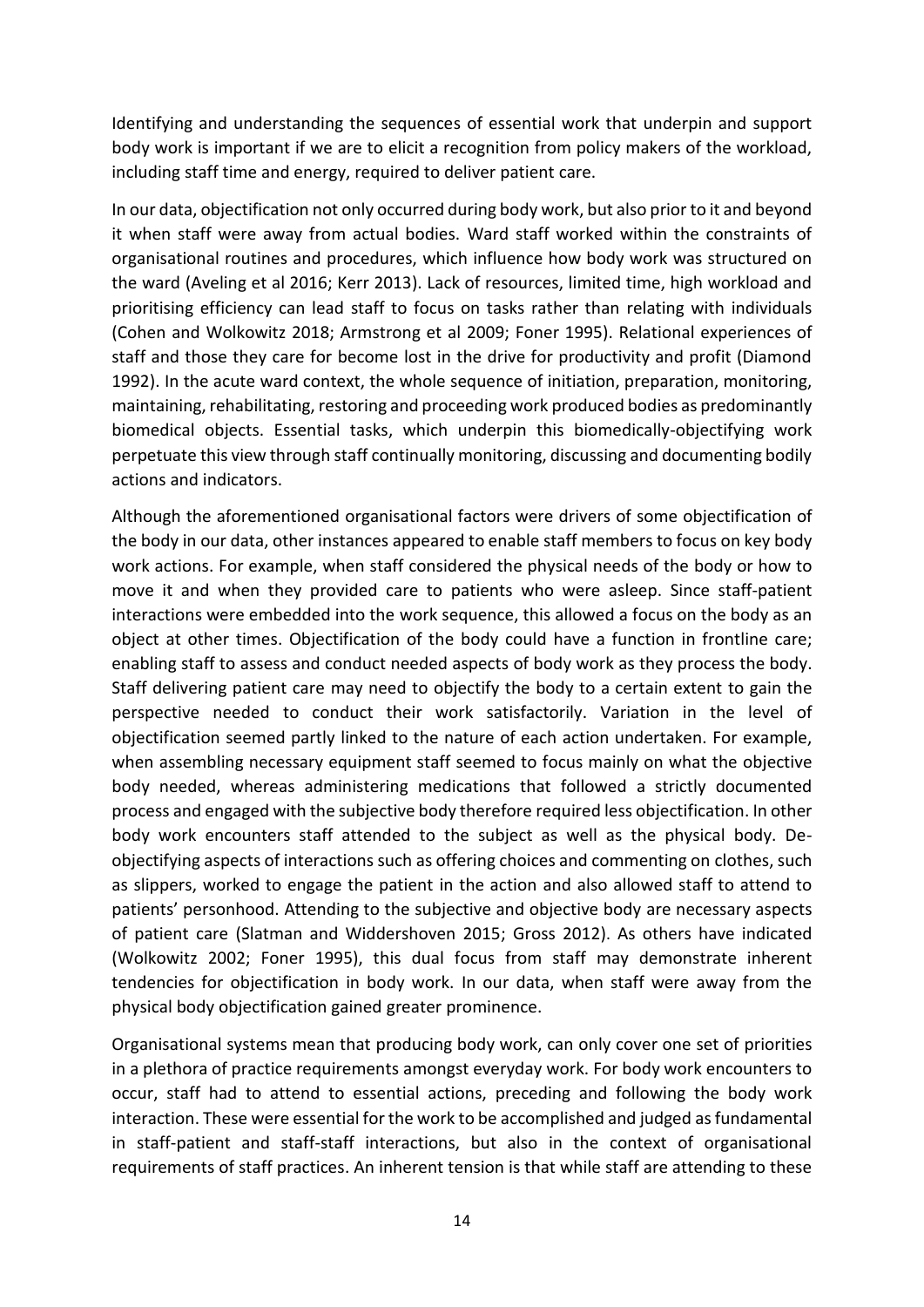duties designated as essential, they are moved away from the physical body itself. This tension challenges the current narratives defining person-centred care as optimal, especially in dementia care (Brooker 2004). Our findings exposed other contradictions inherent in the provision of care. For example, "turns" to prevent pressure ulcers could disturb patients' sleep or constitute care without the patient's knowledge or re-confirmed consent. Here staff are navigating organisational demands of their roles, conducting body work to prevent potentially serious biomedical consequences on the physical body, but which in the moment may negatively affect subjective patient experience by disturbing sleep.

Our data problematised the notion of a clear boundary between public and private body work in the acute ward setting. Privacy of body work in this environment, even behind-curtain care, was often only semi-private with conversations and bodily noises still audible, allowing researchers (as well as others) to ascertain intimate and revealing insights. Other compromises of privacy included leaking smells, staff members transgressing the physical privacy boundaries and staff publicly preparing or restoring equipment clearly needed for 'messy' bodily tasks. Basins containing body fluids, although often covered, were unavoidably transported through the 'public' areas of the wards to sluice rooms, contradictorily undermining notions of privacy while in the very process of hiding away evidence of body work. Side rooms offered more privacy; closed doors reduced opportunities to observe, hear, or smell. Body work to be hidden was often physically and socially intimate in nature, exposing bodies and uncomfortable or messy bodily aspects; not deemed appropriate for public consumption (Lawton 1998; Lawler 1991). This was reflected in the regulated conditions of our research ethical permissions not to observe behind curtain care. Management of the unpalatable aspects of body work involving bodily outputs were difficult to keep private in the ward environment, particularly at bedsides in communal bay settings. Thus, ward environments and the practices undertaken in these contexts work to illuminate the public and private nature of body work. Publicly visible body work, such as medication administration (of tablets), mobilising or assisted eating, was judged to be commonly and socially acceptable, and conspicuously non-revealing of bodies.

Our study involved several researchers from differing backgrounds and a large number of observations across multiple days and times. However, we only examined practice in three acute orthopaedic hospital wards in England. Nevertheless, staff actions across the three wards had similar relations to the micro work sequences surrounding body work interactions. As the focus of our observations was usual routine care and not behind curtain care our findings offer specific and partial in-depth knowledge about body work processes, which nonetheless provide critical instances of what can constitute publicly performed 'usual care' and of 'routine pressures'. These establish the demands that staff must manage. The staff members we observed may not have been acting in the same ways they did when not observed, but the similarities recorded over time and across spaces and locations suggest otherwise.

# **Conclusions**

Examining the micro-processes of patient care in acute hospital ward settings enabled us to make visible body work sequences. Body work relies on and is embedded within a context of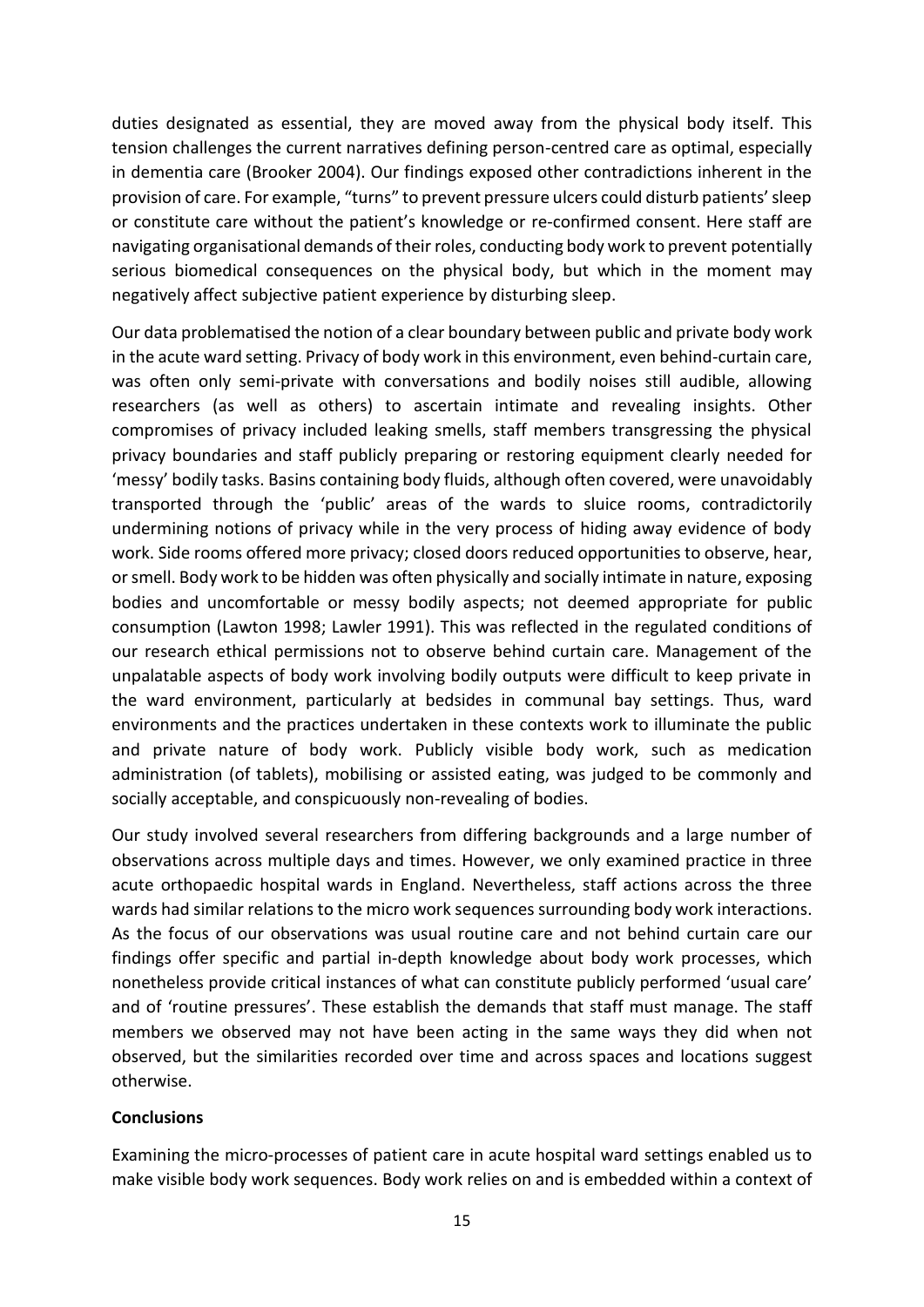initiating, preparing, moving, and restoring and proceeding work. Differing levels of privacy and objectification of the body are present throughout these sequences. Whilst accomplishing tasks away from the physical body, staff members must also maintain physical and cognitive work focussed on producing body work. By making visible the micro-processes that acute hospital patient care depends on, including both body work and the work sequences supporting it, the complex physical and cognitive workload required to deliver care can be acknowledged. Recognition of the many intertwined actions necessary in the convoluted processes of patient care can usefully inform policy makers of the resources required in these settings. To improve the care interface, we need to engage with all underlying systems as vehicles for enacting change.

# **Acknowledgements**

We extend our gratitude to the staff and patients at the three acute hospital wards for taking part in the study and/or kindly allowing us into their work or recuperative spaces. We gratefully acknowledge the work of our three patient and public involvement representatives and Catherine Henderson in shaping our protocol and collecting observation data. The authors are thankful for the support from principal investigators, site staff including research nurses, and the Clinical Research Network in setting up and undertaking various aspects of the research programme. This study is funded by the National Institute for Health Research (NIHR) Programme Grants for Applied Research (project reference DTC-RP-PG-0311-12004). The views expressed are those of the authors and not necessarily those of the NIHR, the Department of Health and Social Care or the University of East Anglia.

# **References**

- 1. Armstrong, P., Banerjee, A., Szebehely, M., Armstrong, H., Daly, T. and Lafrance, S. (2009) They Deserve Better: The Long-Term Care Experience in Canada and Scandinavia, Ottawa: Canadian Centre for Policy Alternatives, 160 pages. ISBN 978-1- 897569-25-2
- 2. Aveling, E.L., Parker, M. and Dixon-Woods, M. (2016) What is the role of individual accountability in patient safety? A multi-site ethnographic study, Sociology of Health & Illness, 38, 2, 216-232
- 3. Brooker, D. (2004) What is person-centred care in dementia? Reviews in Clinical Gerontology, 13, 215-222
- 4. Campbell, M.L. (1998) Institutional Ethnography and Experience as Data, Qualitative Sociology, 21, 1, 55-73
- 5. Cohen, RL. (2011) Time, space and touch at work: body work and labour process (re)organisation, in <sup>b</sup>Twigg, J., Wolkowitz, C., Cohen, RL. and Nettleton, S. (eds) (2011) Body Work in Health and Social Care: Critical Themes, New Agendas, Chichester: Wiley-Blackwell
- 6. Cohen, R.L. and Wolkowitz, C. (2018) "The Feminization of Body Work," Gender, Work and Organization, 25, 1, 42-62
- 7. Devault, M.L. (2006) Introduction: What is Institutional Ethnography? Social Problems, 53, 3, 294-298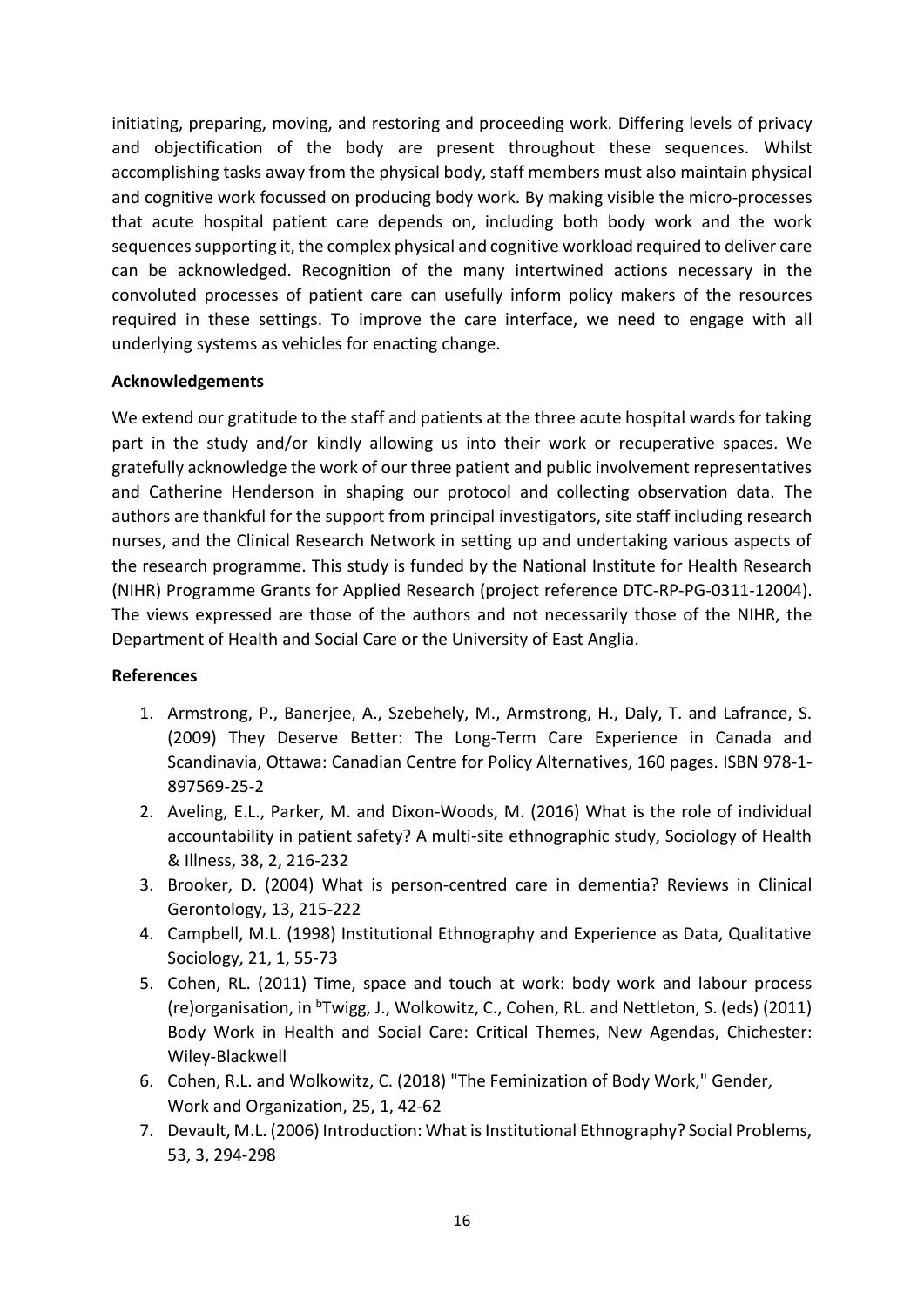- 8. Diamond, T. (1992) Making Gray Gold: Narratives of Nursing Home Care, Chicago: University of Chicago Press, 280 pages. ISBN 0226-14473-9
- 9. Ebright, P.R., Patterson, E.S., Chalko, B.A. and Render, M.L. (2003) Understanding the Complexity of Registered Nurse Work in Acute Care Settings, JONA: The Journal of Nursing Administration, 33, 12, 630-638
- 10. England, K. and Dyck, I. (2011) Managing the body work of home care, Sociology of Health & Illness, 33, 2, 206-219
- 11. Foner, N. (1995) The Caregiving Dilemma: Work in an American Nursing Home Berkeley: University of California Press, 190 pages. ISBN: 9780520203372
- 12. Gale, N.K. (2011) From body-talk to body stories: body work in complementary and alternative medicine, Sociology of Health & Illness, 33, 2, 237-251
- 13. Gimlin, D. (2007) What Is 'Body Work'? A Review of the Literature, Sociology Compass, 1, 1, 353-370
- 14. Gross, S. (2012) Biomedicine inside out: an ethnography of brain surgery, Sociology of Health & Illness, 34, 8, 1170-1183
- 15. Hammersley, M. and Atkinson, P. (1995) Ethnography: Principles in Practice, 2<sup>nd</sup> ed, Routledge: London
- 16. Hansen, A.M. and Grosen, S.L. (2019) Transforming Bodywork in Eldercare with Washand-dry Toilets, Nordic Journal of Working Life Studies, 9, S5, 49-68
- 17. Hindmarsh, J. and Pilnick, A. (2007) Knowing Bodies at Work: Embodiment and Ephemeral Teamwork in Anaesthesia, Organization Studies, 28, 9, 1395-1416
- 18. Jamie, K. (2014) the pharmacy gaze: bodies in pharmacy practice, Sociology of Health & Illness, 36, 8, 1141-1155
- 19. Kerr, A. (2013) Body work in assisted conception: exploring public and private settings, Sociology of Health & Illness, 35, 3, 465-478
- 20. Lawler, J. (1991) Behind the Screens: Nursing, Somology, and the Problem of the Body. Churchill Livingstone: Edinburgh
- 21. Lawton J. (1998) Contemporary Hospice Care: the Sequestration of the Unbounded Body and 'Dirty Dying'. Sociology of Health and Illness, 20, 2, 121-143
- 22. Mental Capacity Act (2005) c.9. HMSO, London
- 23. Mol, A. (2002) the body multiple: ontology in medical practice, Durham and London: Duke University Press
- 24. Mol, A. (2008) The Logic of Care: Health and the Problem of Patient Choice, Oxen: Routledge
- 25. Moreira, T. (2004) Coordination and Embodiment in the Operating Room, Body & Society, 10, 1, 109-129
- 26. Potter, P., Wolf, L.M.S., Boxerman, S., Grayson, D., Sledge, J., Dunagan, C. and Evanoff, B. (2005) Understanding the Cognitive Work of Nursing in the Acute Care Environment, *JONA:* The Journal of Nursing Administration, 35, 7, 327–335
- 27. Slatman, J. and Widdershoven, G. (2015) An Ethics of Embodiment: The Body as Object and Subject. In: Meacham D. (eds) Medicine and Society, New Perspectives in Continental Philosophy. Philosophy and Medicine, vol 120. Springer, Dordrecht
- 28. Smith, D.E. (2003) Making Sense of What People Do: A Sociological Perspective, Journal of Occupational Science, 10, 1, 61-64